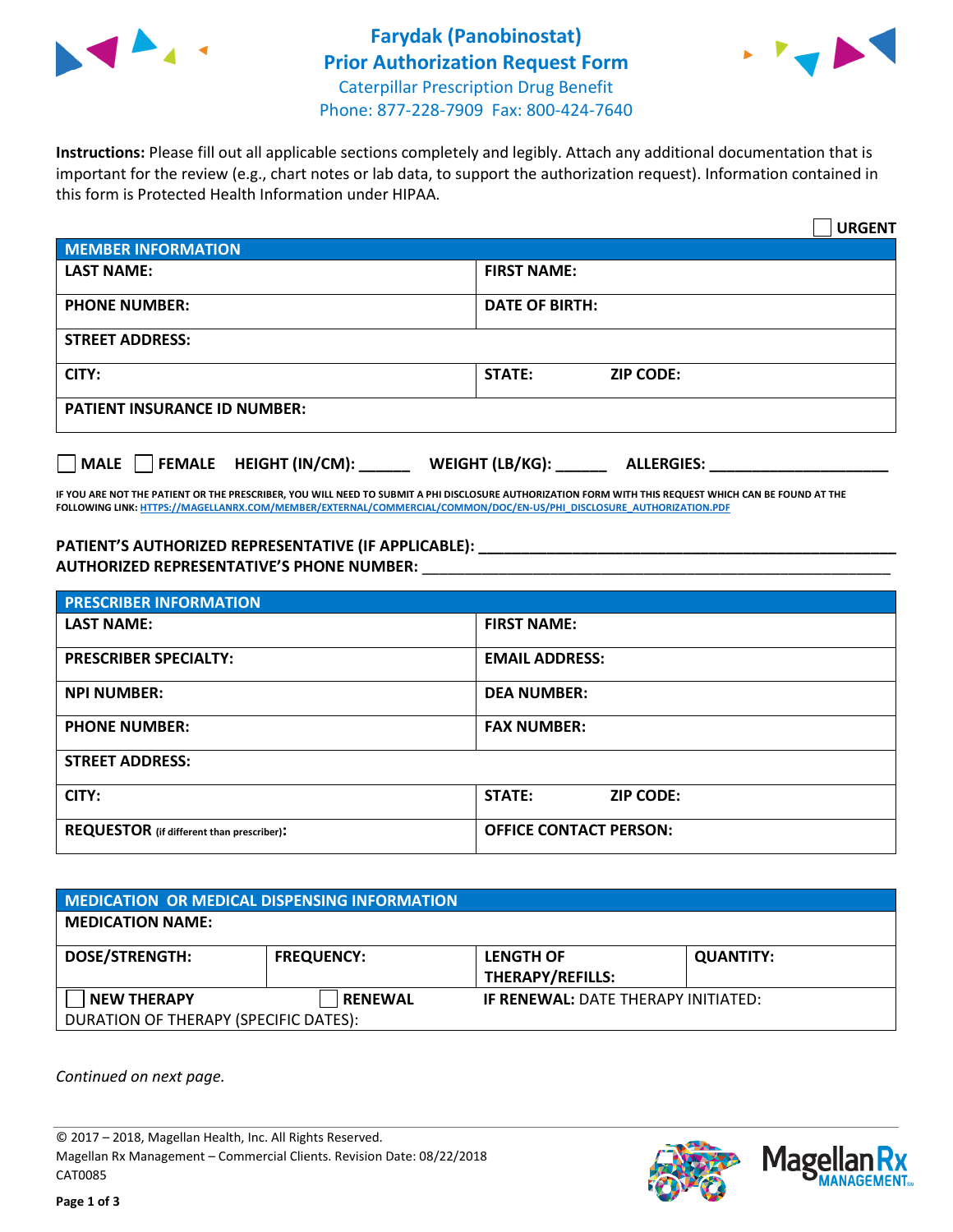



| <b>MEMBER'S LAST NAME:</b>                                                                                                                                                 | <b>MEMBER'S FIRST NAME:</b>                                                                                                                                                                                                                                                                                                  |                                                       |  |  |
|----------------------------------------------------------------------------------------------------------------------------------------------------------------------------|------------------------------------------------------------------------------------------------------------------------------------------------------------------------------------------------------------------------------------------------------------------------------------------------------------------------------|-------------------------------------------------------|--|--|
|                                                                                                                                                                            | 1. HAS THE PATIENT TRIED ANY OTHER MEDICATIONS FOR THIS CONDITION?                                                                                                                                                                                                                                                           | NO<br>YES (if yes, complete below)                    |  |  |
| <b>MEDICATION/THERAPY (SPECIFY</b><br>DRUG NAME AND DOSAGE):                                                                                                               | <b>DURATION OF THERAPY (SPECIFY</b><br>DATES):                                                                                                                                                                                                                                                                               | <b>RESPONSE/REASON FOR</b><br><b>FAILURE/ALLERGY:</b> |  |  |
| <b>2. LIST DIAGNOSES:</b>                                                                                                                                                  |                                                                                                                                                                                                                                                                                                                              | <b>ICD-10:</b>                                        |  |  |
| □ Multiple myeloma                                                                                                                                                         |                                                                                                                                                                                                                                                                                                                              |                                                       |  |  |
| □ Other Diagnosis<br>ICD-10 Code(s):                                                                                                                                       |                                                                                                                                                                                                                                                                                                                              |                                                       |  |  |
| PRIOR AUTHORIZATION.                                                                                                                                                       | 3. REQUIRED CLINICAL INFORMATION: PLEASE PROVIDE ALL RELEVANT CLINICAL INFORMATION TO SUPPORT A                                                                                                                                                                                                                              |                                                       |  |  |
|                                                                                                                                                                            | Has the patient been previously treated w ith Velcade (bortezomib)?* $\Box$ Yes $\Box$ No                                                                                                                                                                                                                                    |                                                       |  |  |
| *Please submit documentation with dates of use.                                                                                                                            |                                                                                                                                                                                                                                                                                                                              |                                                       |  |  |
| $\square$ Yes $\square$ No<br>*Please submit documentation with dates of use.                                                                                              | Has the patient received prior therapy w ith at least one other course of treatment besides Velcade (bortezomib)?*                                                                                                                                                                                                           |                                                       |  |  |
| Will Farydak (panobinostat) be used w ith Velcade (bortezomib)? $\Box$ Yes $\Box$ No                                                                                       |                                                                                                                                                                                                                                                                                                                              |                                                       |  |  |
|                                                                                                                                                                            | Will Farydak (panobinostat) be used w ith another immunomodulary agent (such as dexamethasone)? $\Box$ Yes $\Box$ No                                                                                                                                                                                                         |                                                       |  |  |
| <b>Reauthorization:</b><br>If this is a reauthorization request, answer the following questions:                                                                           |                                                                                                                                                                                                                                                                                                                              |                                                       |  |  |
| Has the patient experienced clinical benefit w ithout significant toxicity w hile on therapy?* $\Box$ Yes $\Box$ No<br>*Documentation is required                          |                                                                                                                                                                                                                                                                                                                              |                                                       |  |  |
| To date, has the patient had 16 cycles or more of Farydak (panobinostat)?* $\Box$ Yes $\Box$ No                                                                            |                                                                                                                                                                                                                                                                                                                              |                                                       |  |  |
| Document the number of cycles the patient has had of Farydak (panobinostat):* _________<br>cycles<br>*Please submit chart documentation of the number of cycles of Farydak |                                                                                                                                                                                                                                                                                                                              |                                                       |  |  |
| Are there any other comments, diagnoses, symptoms, medications tried or failed, and/or any other information the<br>physician feels is important to this review?           |                                                                                                                                                                                                                                                                                                                              |                                                       |  |  |
|                                                                                                                                                                            |                                                                                                                                                                                                                                                                                                                              |                                                       |  |  |
| information is received.                                                                                                                                                   | Please note: Not all drugs/diagnosis are covered on all plans. This request may be denied unless all required                                                                                                                                                                                                                |                                                       |  |  |
|                                                                                                                                                                            | ATTESTATION: I attest the information provided is true and accurate to the best of my knowledge. I understand that<br>the Health Plan, insurer, Medical Group or its designees may perform a routine audit and request the medical<br>information necessary to verify the accuracy of the information reported on this form. |                                                       |  |  |





<sup>© 2017</sup> – 2018, Magellan Health, Inc. All Rights Reserved. Magellan Rx Management – Commercial Clients. Revision Date: 08/22/2018 CAT0085